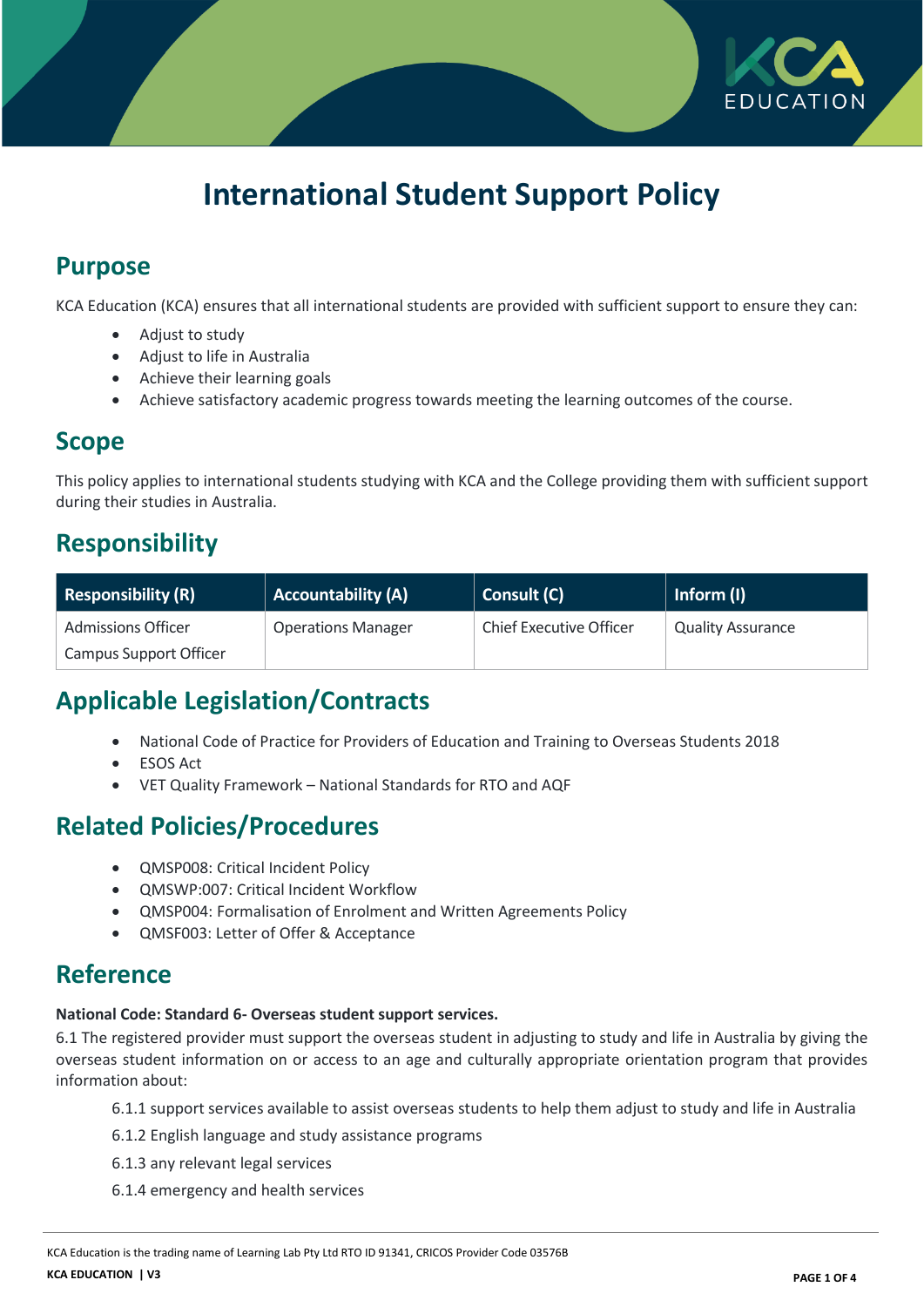

6.1.5 the registered provider's facilities and resources

6.1.6 complaints and appeals processes as outlined in Standard 10 (Complaints and appeals)

6.1.7 requirements for course attendance and progress, as appropriate

6.1.8 the support services available to assist students with general or personal circumstances that are adversely affecting their education in Australia

6.1.9 services students can access for information on their employment rights and conditions, and how to resolve workplace issues, such as through the Fair Work Ombudsman.

6.2 The registered provider must give relevant information or provide referrals as appropriate to overseas students who request assistance in relation to the services and programs set out in Standard 6.1, at no additional cost to the overseas student.

6.3 The registered provider must offer reasonable support to overseas students to enable them to achieve expected learning outcomes regardless of the overseas student's place of study or the mode of study of the course, at no additional cost to the overseas student.

6.4 The registered provider must facilitate access to learning support services consistent with the requirements of the course, mode of study and the learning needs of overseas student cohorts, including having and implementing documented processes for supporting and maintaining contact with overseas students undertaking online or distance units of study.

6.5 The registered provider must designate a member or members of its staff to be the official point of contact for overseas students. The student contact officer or officers must have access to up-to-date details of the registered provider's support services.

6.6 The registered provider must have sufficient student support personnel to meet the needs of the overseas students enrolled with the registered provider.

6.7 The registered provider must ensure its staff members who interact directly with overseas students are aware of the registered provider's obligations under the ESOS framework and the potential implications for overseas students arising from the exercise of these obligations.

6.8 The registered provider must have and implement a documented policy and process for managing critical incidents that could affect the overseas student's ability to undertake or complete a course, such as but not limited to incidents that may cause physical or psychological harm. The registered provider must maintain a written record of any critical incident and remedial action taken by the registered provider for at least two years after the overseas student ceases to be an accepted student.

6.9 The registered provider must:

6.9.1 take all reasonable steps to provide a safe environment on campus and advise overseas students and staff on actions they can take to enhance their personal security and safety

6.9.2 provide information to overseas students about how to seek assistance for and report an incident that significantly impacts on their wellbeing, including critical incidents

6.9.3 provide overseas students with or refer them to (including electronically) general information on safety and awareness relevant to life in Australia.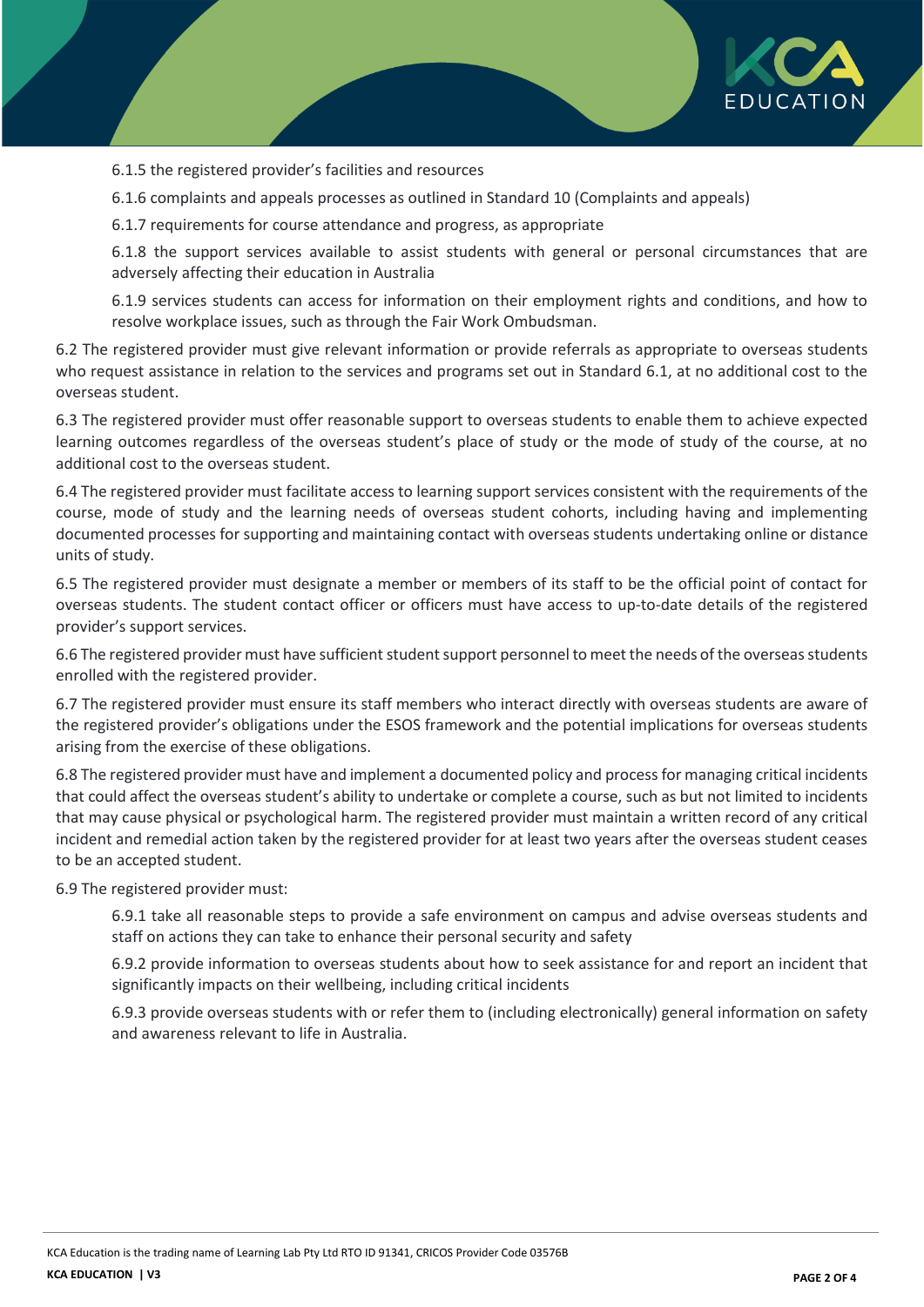

# **Policy**

KCA supports international students to adjust to study and life in Australia, to achieve their learning goals and to achieve satisfactory progress towards meeting the learning outcomes of the course.

KCA provides a mandatory Orientation Session for all students as a part of the 'O' Week preparation. During KCA inducts each student prior to the commencement of course work to ensure they can settle into their new environment.

KCA will ensure it has sufficient student support personnel to meet the needs of the all enrolled students. KCA will also ensure that all staff that interact directly with students are aware of the both the RTO's and their obligations under the ESOS framework as well as the potential implications to students.

KCA has also developed a Critical Incident Management Policy and Work Flow in the case of any incidents.

#### **Orientation Program**

KCA provides a mandatory Orientation Session prior to the commencement of each course undertake for all international students.

The orientation / induction program covers the majority of what students will need to know about their course and adjusting to life in Australia. As a minimum the course will cover:

- student support services available to students in the transition to life and study in a new environment
- English language and study assistance programs
- legal services
- emergency and health services
- facilities and resources
- complaints and appeals processes,
- requirements for course attendance and progress including any student visa condition relating to course progress and/or attendance as appropriate.
- Services overseas students can access for information on their employment rights and conditions including how to resolve workplace issues, such as through the Fair Work Ombudsman

The Director International and the international team will run the Orientation and Induction using both the International Student Handbook and the International Student Induction Checklist.

- Students MUST go through, tick, sign and return their International Student Induction Checklist to the Director International.
- All forms MUST be filed in the students file.

In the event a student commences their course late / has been granted credit or simply missed the Induction, the Director International or designated staff member will undertake an orientation program with that student prior to the commencement of classes.

#### **Student Support Services and Support Personnel**

KCA has appointed Campus support officers available on any campus that is offering training to international students. The Campus Support Officers will be the student's main point of contact during their study with KCA.

International students should notify the Campus Support Officer as first point of contact, for all matters in regards to their enrolment upon commencement of studies.

The *Campus Support Officer* will be responsible for:

- monitoring attendance
- student's point of contact for recording absences to class
- providing guidance on attendance requirements